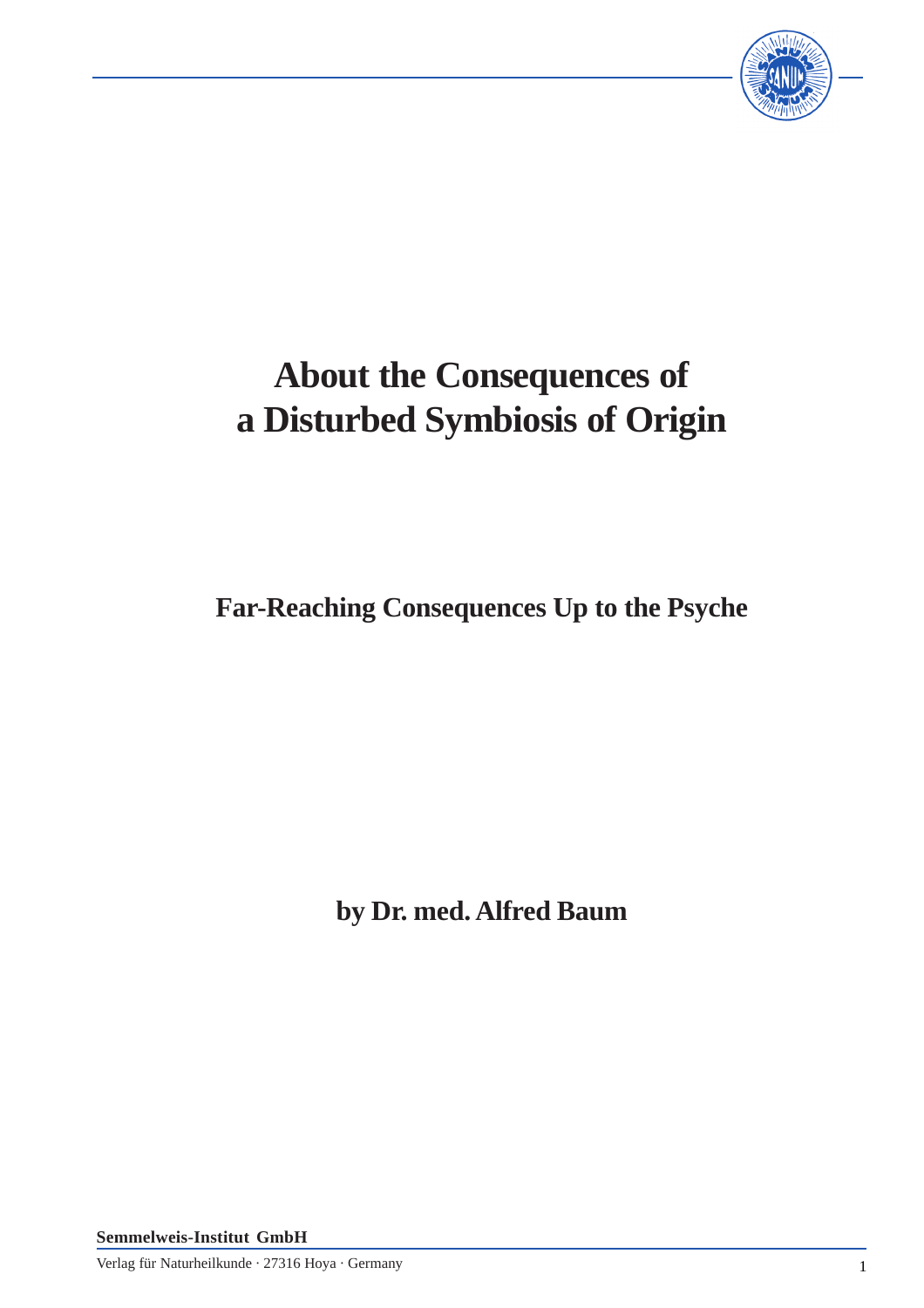In a pleomorphic sense, changes in the plant-like basic elements of the blood take place, which can appear in the molecule viral-coccal-phase and so on. The tiniest living elements are situated in the organism without causing any damages. By special influences, a quantitative increase can occur. This is brought under control by excreting surplus material with the urine. But it also can take place through construction of higher forms that are pathogenic.

The tiniest forms are not only nonpathogenic, but as real symbionts they stay in reserve in order to prevent possible fatal bleeding through fibrinogenesis.

Herein lies the most important meaning of the described vertebrate symbiosis. The fungal form itself is not directly pathogenic. The socalled mycoses appear when the growth and reproduction of certain fungal units is enabled by previous damage to the tissue (metabolic disturbance, liver insufficiency).

Antibiotics and hormones are special forerunners of fungal diseases and partly included in the growth media for a *Candida* diagnosis (Biological Association Lich).

Summarized: According to our knowledge, each higher living form shows a symbiosis between plant microorganisms and the original animal organism that means teamwork between plant and animal proteins.

*Eusymbiosis = Health Dyssymbiosis = Disease* All higher and lower achievements of life only take place with the assistance of microorganisms. We have to leave aside neurotic dysregulations. The green alga reproduces itself progressively, that means that from 2 arise 4, 8, 16 and so on, cells according to the law of geometric line. This line forms the basis of nutrition for many higher animals so that constancy of the species is preserved. It is able to assimilate, and it is very popular as a symbiotic partner for example of simple animals such as the *Thecamoeba Paulinella.* This ameba houses 2 algae as symbionts. If the alga reproduces itself more often, *T. Paulinella* dies; the symbiosis is finished. The consequence of this is that already monocellular microorganisms increase their achievements of life by socialization with other microorganisms. 16 protozoa can join together, for example the *Pandorina.* The organization is still loose; each single cell can leave the unit and reproduce itself independently if it wants. For movement, the available cilia have to act simultaneously by rowing. Therefore, **one** cell has to send out impulses of motion; only through rowing together does one go forward. 16 same organisms have joined together in a symplasm and are able to separate at any time.

#### **Spermits Are Knights in Need**

The decisive step, however, from a protozoon to a multicell is made by *Volvox*. The 16 cells of this globose alga are firmly anchored, and only one single cell of the unit is qualified to reproduce. If this is the case, all other 15 cells have to die. Only the germ cell is immortal.



Conclusion: Already the most simple multicellular organism must have a kind of nervous system, where a cell as center of regulation appears, which can only radiate its achievements after having received information from the periphery namely from the other cells. If some cells are damaged somehow, a change in behavior of the affected organism has to be expected immediately.

The Symbiont of the Erythrocytes: Healthy erythrocytes have only a small number of chondrites. It can not be spoken about an infection when 10 to 20 "dumbbells" are available, that means Fila in alternation with symprotits. When burdens to health appear, those elements reproduce, and this leads to hepatomegaly and cardiovascular disorders.

Finally, the plant-like elements grow out of the erythrocyte and come into contact with colleagues, which are fullygrown as well. On these occasions, bacterial stabs can arise, which are a hint to stomach cancer when at the same time Spermits are missing. Finally, many erythrocytes are bound together as with handcuffs. Scleroses occur and during this rigidity, there is confusion in the capillaries. Conclusion: oxygen deficiency in the tissue, heavy disturbed circulation. If thrombocytes join the chaos, a thrombosis is guaranteed. In this case, only the spermits can help: small swarmers which copulate with many, higher blood elements of plant origin and which breakdown higher forms to invisible microorganisms, which can then be excreted.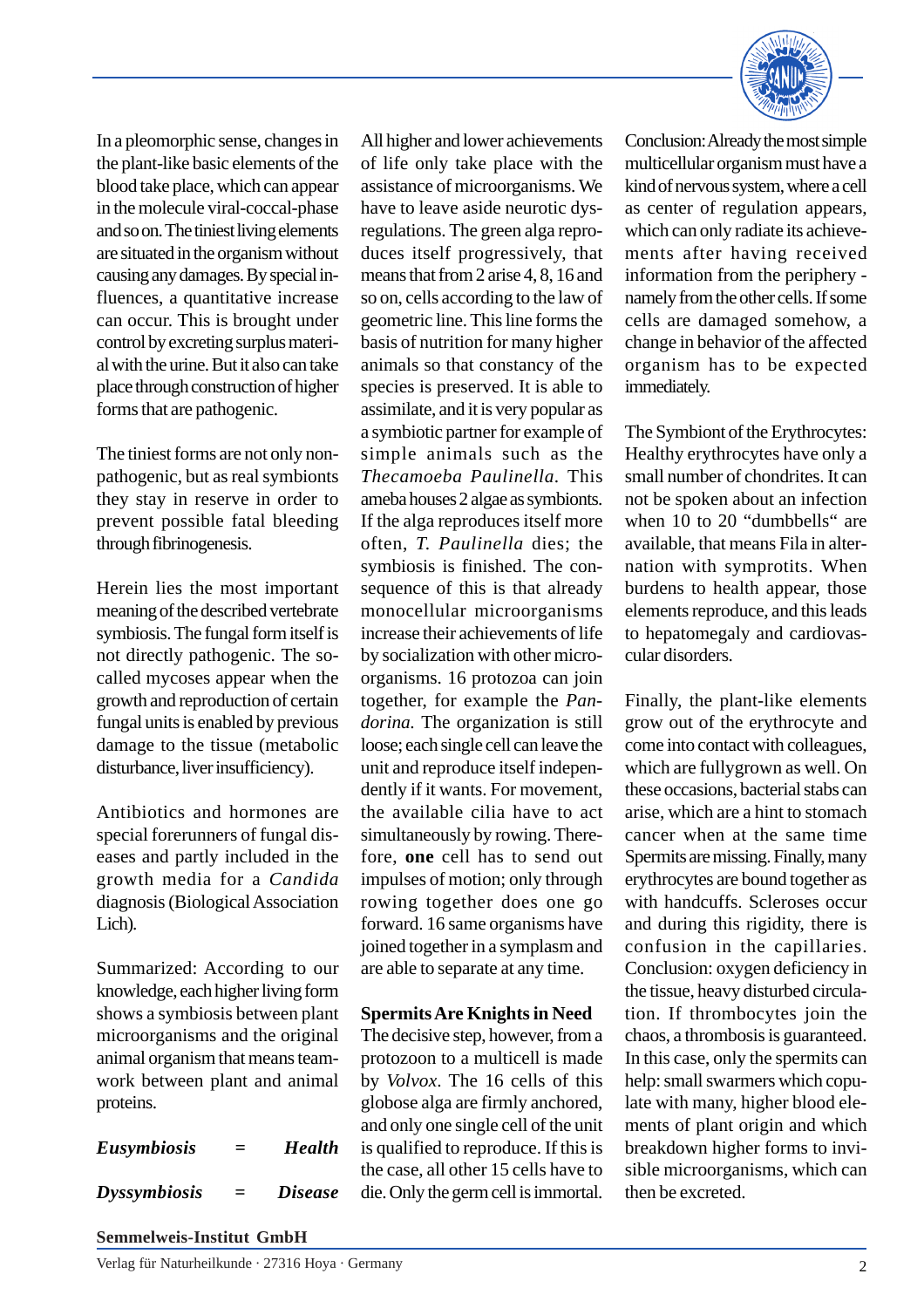

## **A Psychogenesis Also Works in the Cell Process**

Back to the cell: All life processes of a physiological nature are combined here with the help of these ubiquitous microorganisms. Also the "cell soul" of higher organized organisms (multi-cell) has an importance by passing on its feelings while being combined with the central nervous system. This is not recognized by human consciousness, but it becomes noticeable as basic atmosphere. Here, the secret key for all human, apparently incomprehensible, behavior is buried.

Protozoa in the ocean reproduce themselves progressively. Suddenly, permanent forms appear which have only half of the plasma. In times of need, it is easier for them to survive. When the time of need is over, they copulate and again there is the original organism. This is the oldest form of sexuality, the form of a homosexuality. In a further development, a survival cell arises, which is provided with a movement machine: the now male designated germ cell, which actively looks for its partner. This is the very simplest form of heterosexuality.

I give this fact as proof that there must be a cell soul, which still today has kept higher organisms' heir alive for millions of years. Otherwise, the homosexuality, which still appears today, cannot be explained. We will see that the symbiotic balance of the cell plays a cardinal role for other mental disturbances. Häckel's biogenetic law shows the development from a protozoon to a multicellular organism. Besides that, there is a hardly noticed psychogenetic law. This law shows that in the human soul all behavior performances of its ancestors are contained from the beginning of the protozoon.

Let us look at a cell: nucleus, protoplasm, and cell membrane. Important, however, are the microorganisms contained therein: mitochondria, microsomes, Golgi's apparatus, and so on. **These microorganisms are absolutely the real power sources of life.** Without their help, there would not be hormones, ferments, or respiratory metabolism. The performances of the mitochondria, which have a lipoprotein stacked around their body, have been examined most precisely. This is very important for respiratory metabolism. Seeger, to whose works I refer, has explained the breakdown of carbohydrates. For us, the fact is important that due to an exhaustion of microorganisms, incorrectly composed proteins must arise, which - when stored in the cell cause devastating effects for the general psychic situation as well as for cancer favoring ("cancer mentality") during simultaneous fermentation.

## **Complex Protein Substances Hold a Danger**

Each faulty diet can cause normal metabolism to sway. The microorganisms are very variable. They are able to reproduce in order to take into account an increased offer of nutrition. But also limits are set here. The liver, the most important metabolic organ, is very quickly exhausted and has to excrete surplus symbiotic material. During that process, a cardiac infarction is

risked by fibrinogenesis. In such a case, we have to support excretion via the gall-intestine, best done with magnesium sulfate, 2x 1 teaspoon in one glass of water daily. With Mucokehl and Sanuvis the starting infarction recedes very fast; respectively, the disease does not break out.

If incorrectly composed protein substances are formed and deposited in the cell, the body is prone to roughage. In case of faulty diet, the metabolism - forced by human reason - would have to do slapdash work. The oxidation of carbohydrates is explained; they have only a few C-atoms. What about the proteins? Regarding the complicated structure of those substances, the possibility of developing toxic substances would be very large!

### **There Also Is a Symbiotic Disturbance with Psychic Disease**

Since, as was already said, each body cell possesses a connection with the central nervous system, each foreign burden makes itself felt by causing damage. The basic purpose is changed. Apathy arises; the survival instinct is misdirected and shows itself in senseless aggression.

We know that we are not in balance every day. Someone who is chronically cell burdened has other feelings and does not behave like a healthy person does. For him [or her], life can be unbearable, "nothing makes any sense," "I am not able to be pleased about anything" and other comments are heard. These misfeelings in young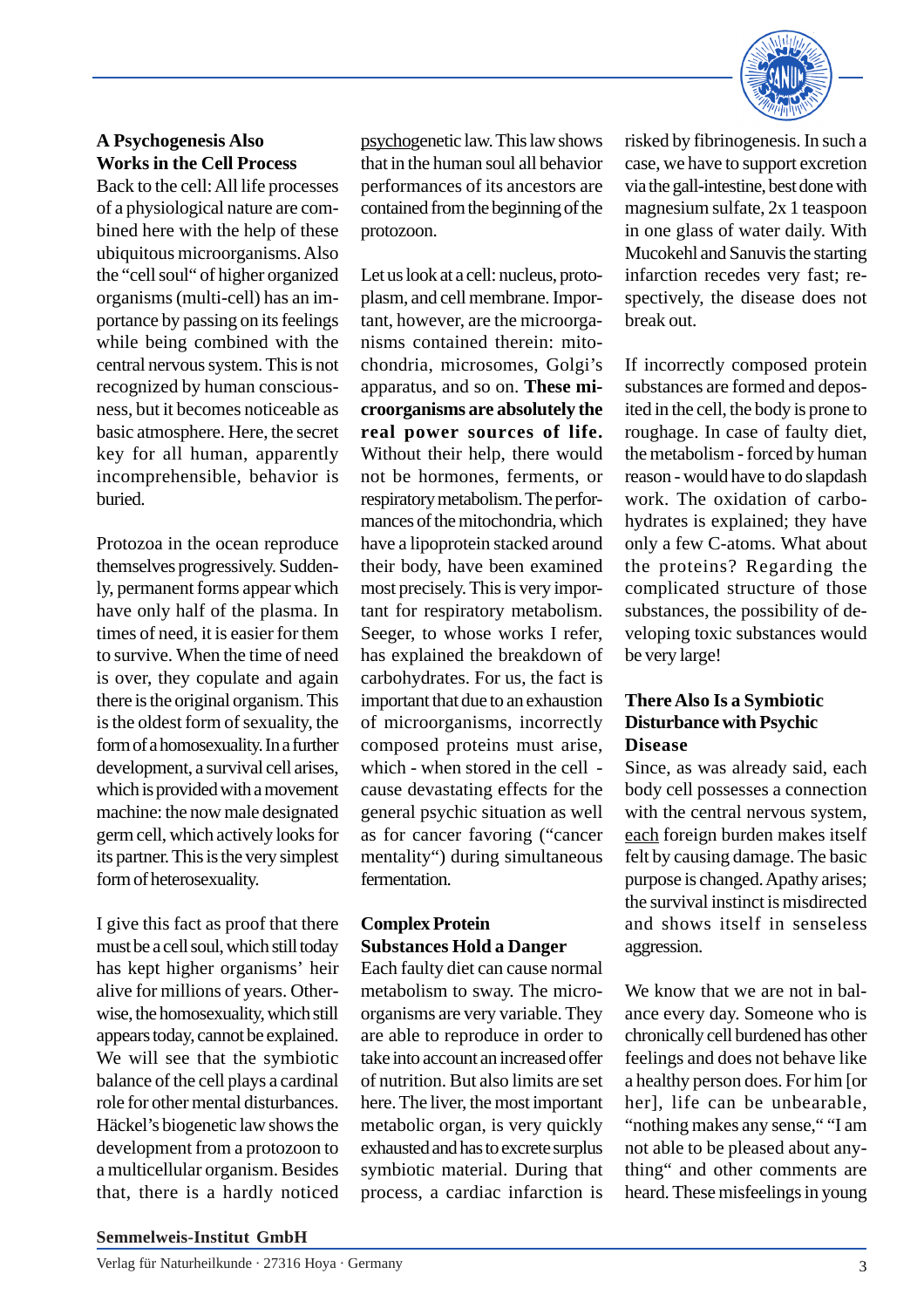

people predominantly are drowned by loud music for the moment. Later that "loyal friend and helper" alcohol is used in order to release one's consciousness from unpleasant feelings. But only for a short time. Heroin and similar drugs have to help in difficult cases. The last resort is suicide. There are more than 20,000 per year in the Federal Republic of Germany who try to

release themselves from their depression in this way.

It should not be concealed that infectious diseases can trigger psychic processes if they hit latent toxic cells. In this case, no psychologist can help. Only by the restoration of symbiotic balance, by the replacement of microorganisms and additional measures, can a drug addict, who is affected from such an event, be cured.

**First published in the German language in the SANUM-Post magazine (01/ 1987)**

**© Copyright 1987 by Semmelweis-Institut GmbH, 27318 Hoya (Weser), Germany**

**All Rights Reserved**